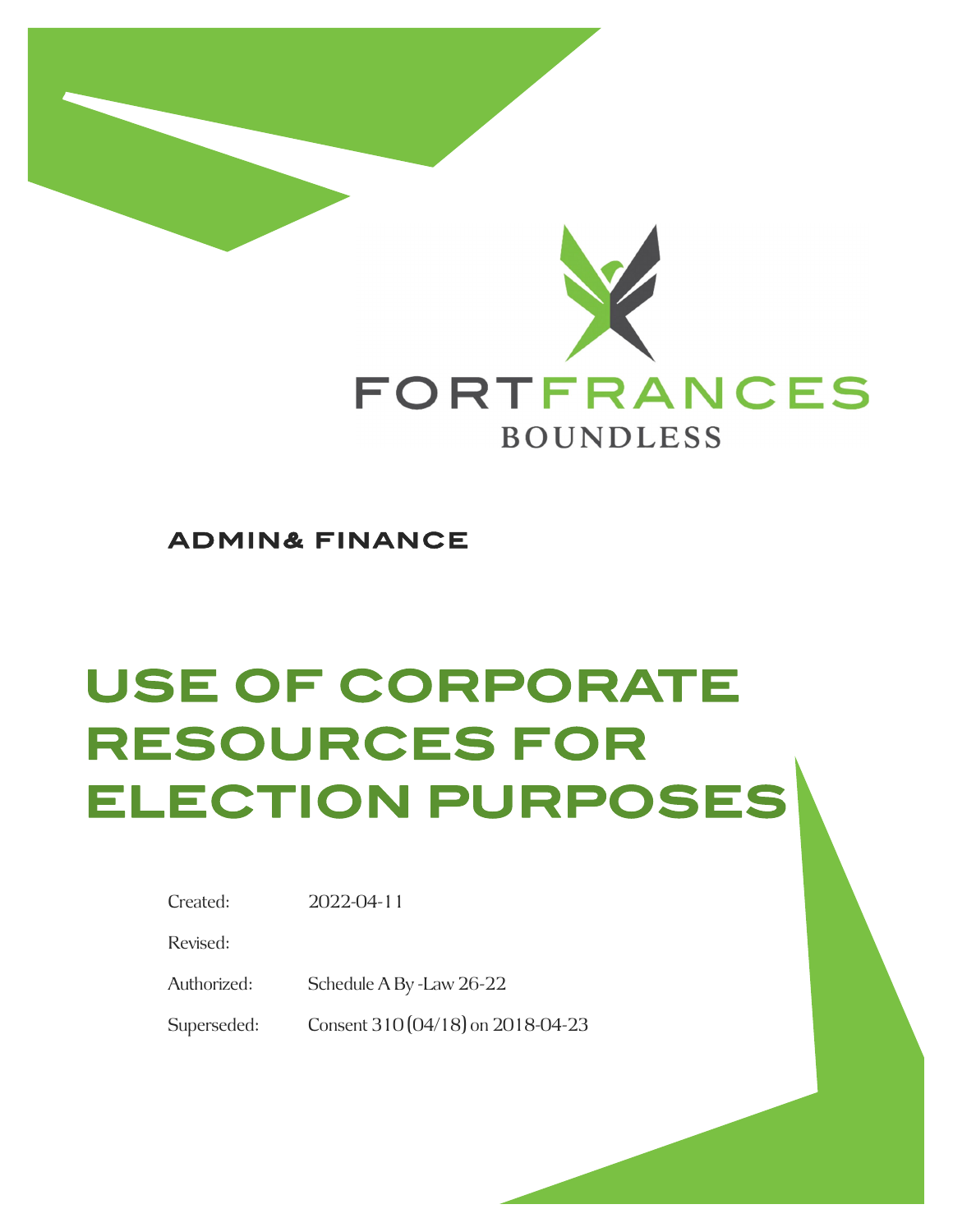### **USE OF CORPORATE RESOURCES FOR ELECTION PURPOSES**

# **1. POLICY STATEMENT**

The *Municipal Elections Act , 1996*, the *Election Finances Act* (Ontario), and the Canada *Elections Act* prohibit the Municipality from making contributions in any form to a Candidate or Registered Third Party.

All provisions contained within this policy shall serve to ensure the protection of freedom of expression while maintaining that:

• Corporate Resources shall not be used during an Election Period to promote or provide an unfair advantage to any Candidate, political party, constituency association, Registered Third Party, or a person or group supporting or opposing a question on a ballot;

• Members of Council shall not be precluded from performing their duties as an elected Official, nor inhibited from representing the interests of their constituents.

## **2. PURPOSE**

The purpose of this policy is to create guidelines in the Town of Fort Frances to ensure all Candidates running for an elected office and Registered Third Parties during the Election Period adhere to the provisions of the Act, and to establish parameters on the use of Corporate Resources for election related purposes.

## **3. Scope**

This policy applies to all employees of the Municipality, Candidates, political parties, constituency associations, Registered Third Parties, and persons or groups supporting or opposing a question on a ballot, as well as anyone acting on their behalf. This policy also applies to an incumbent Member an acclaimed Member or a Member not seeking re‐election.

## **4. DEFINITIONS**

"**The Act**" means the *Municipal Elections Act* , 1996, c. 32, as amended from time to time, and includes any regulation made there under;

"**Candidate**" means a person who has filed a nomination to run in a municipal, provincial or federal election, and shall be deemed to include a person seeking to influence other persons to vote for or against any candidate or any question or by-law submitted to the electors under section 8 of the Act;

**"Campaign(ing)"** means any activity by, or on behalf of a Candidate, political party, constituency association, Registered Third Party, or question on a ballot meant to elicit support during the

**WWW.FORTFRANCES.CA/POLICY 2 OF 6** 

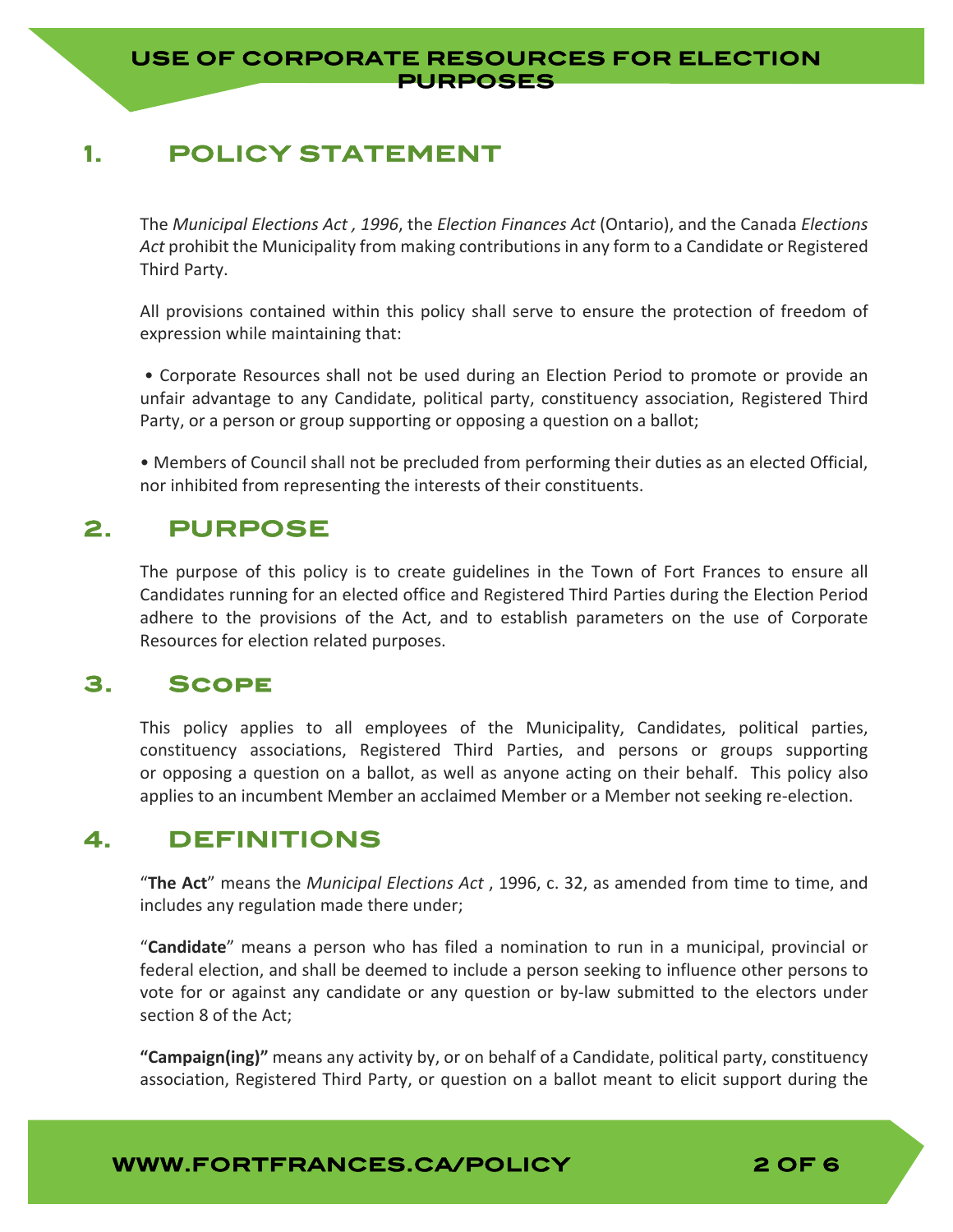## **ADMIN& FINANCE**

Election Period. This does not include the appearance of elected officials, other candidates or their supporters, or registrants at an event in their personal capacity without the display of any signage or graphics which identify the individual as a candidate or registrant without the solicitation of votes.

**"Campaign Materials"** means any materials used to solicit votes for a Candidate(s) or question during the Election Period including, but not limited to, literature, banners, posters, pictures, buttons, clothing, or other paraphernalia. Campaign Materials include materials in all media, for example, print, displays, electronic radio or television, online including websites or social media.

"**Campaign Period**" begins on the date a candidate files their nomination through to and including Voting Day.

"**Town of Fort Frances**" means The Corporation of the Town of Fort Frances.

"**Corporate Resources**" means items, staff, services, or resources which are the property of the Town of Fort Frances including, but not limited to: materials, equipment, vehicles, facilities, land, technology (computers, smartphones, tablets, etc.), intellectual property, images, logos, and supplies. Working hours, the time where the Municipality paysits employeesto complete certain duties or tasks, is also considered to be a Corporate Resource;

"**Election Period**" means the official Campaign period of an election for:

- A municipal or school board election; the Election Period commences on the first day prescribed for the filing of nominations in accordance with the MEA and ends on voting day.
- A provincial or federal election; the Election Period commences the day the writ for the election is issued and ends on voting day.
- A nomination for a political party, the Election Period is the nomination contesting period as determined by the Party.
- A question on the ballot; the period commences the day Council passes a by‐law to put a question to the electorate and ends on voting day.
- A municipal or school board by-election; the period commences on the first day nominations may be filed and ends on voting day.

**"Local Board"** has the same meaning as found in Section 1 of the Municipal Act, 2001.

**"Member**" has the same meaning as found in the Section 1 of the Conflict of Interest Act.

## **3 OF 6 POLICY USE OF CORPORATE RESOURCES FOR ELECTION PURPOSES**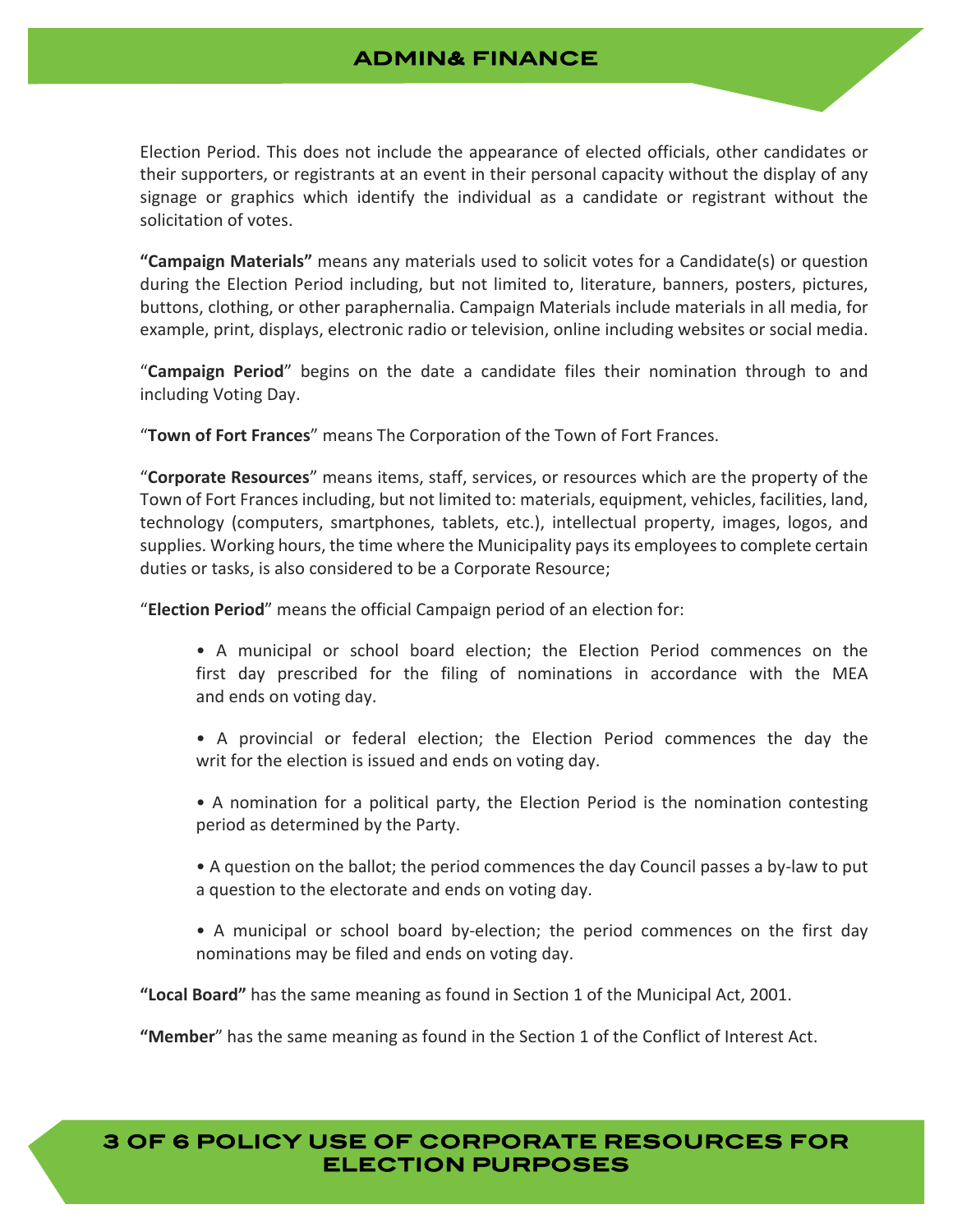### **USE OF CORPORATE RESOURCES FOR ELECTION PURPOSES**

"**Municipal Facilities**" means any real property owned or under the control of the Town of Fort Frances or operated by the Town of Fort Frances local board;

"**Nomination Day**" for a regular municipal election is the third Friday of August in the year of the election;

**"Registered Third Party"** shall have the same meaning as "Registered Third Party" as found in section of the Municipal Elections Act, 1996 or the term "Third Party" as defined in section 1 of the Election Finances Act (Ontario) and Canada Elections Act, as the context requires.

"Staff" includes full-time, part-time, and contract employees, paid by the Town of Fort Frances;

"**Voting Day**" is the day on which the final vote is to be taken in an election.

# **5. POLICY**

- 1) That in accordance with the provisions of the *Act*:
	- (a) Corporate Resources may not be used for election‐related purposes;
	- (b) Staff shall not canvass or actively work in support of a municipal candidate during normal working hours unless they are on aleave of absence without pay, lieu time, float day, or vacation leave;
	- (c) Members of Council, including the Mayor and Candidates shall not use any municipal facilities for any election‐related purposes. Campaign‐related signs or any other election‐related material shall not be displayed in any municipal facility (ie: arenas / parks) and must not use election‐related materials advertising or within any municipal publication such as a Municipal Newsletter;
	- (d) Members of Council shall not print or distribute any material using municipal funds that make reference to, contain the names or photographs of, or identifies registered Candidates for Municipal Elections;
	- (e) Members of Council are responsible to ensure that the content of any communications material, including printed material such as newsletters, advertising, etc. funded by the municipality for the operation of each Councillor's Office, is not directly election‐related;
	- (f) Websites or domain names that are owned, provided or funded by the municipality

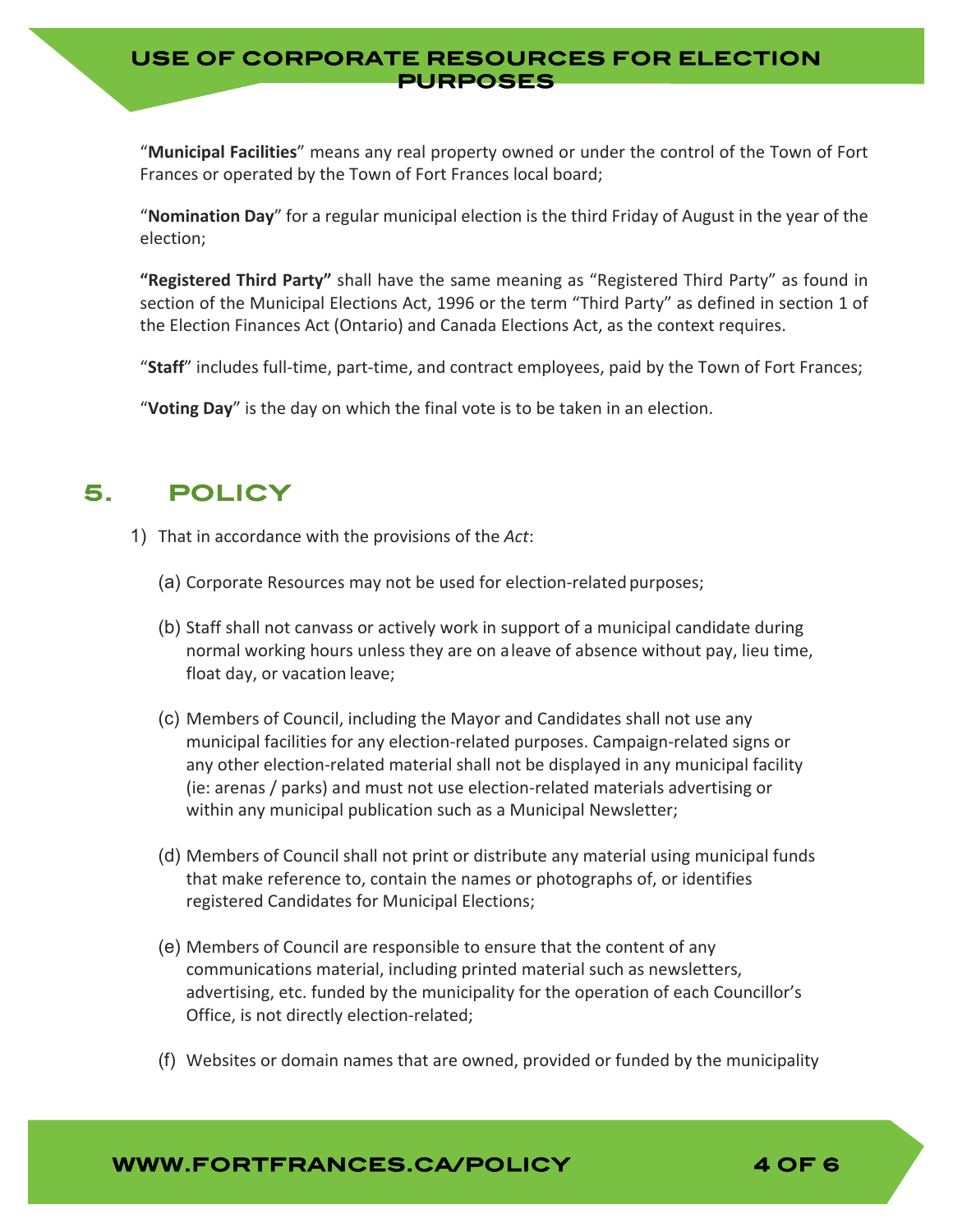## **ADMIN& FINANCE**

may not include any election‐related campaign material:

- Candidates or Registered Third Party Advertiser are permitted to link to any Municipal document available to the public or on a public Municipal webpage from their campaign website;
- Candidates are not permitted to incorporate a video or other material (i.e. photos) for which the Municipality has proprietary rights on their own web page and or social media;
- Members of Council are provided access to corporate information technology (I.T.) assets to fulfill their duties and responsibilities as an elected official but may not use those assets for Campaigning or the development of Campaign Materials. This includes, but is not limited to, functionality through municipally issued smartphones such as calendar, email, texts, etc;
- If a Member of Council uses any social media account for campaigning, such accounts must not be created or supported by Corporate Resources. Social media accounts used for campaign purposes must utilize personal cell phones, tablets and/or computers;
- Members of Council who choose to create or use social media accounts for campaigning must include, for the duration of the Election Period, a clear statement on each campaign website or social media account's home page indicating that the account is being used for Election Campaign purposes and is not related to their duties as a Member of Council.

g) Members of Council who are running for re‐election shall not identify themselves in any online media or content generated during the Election Period by the title of their office (i.e., such as mayor or councillor);

h) Candidates or Registered Third Parties must not, under any circumstances, use a Municipal logo, crest, slogans or any images or any variation of it that is owned under the jurisdiction of the Town on any campaign material, election signs, social media or campaign websites;

i) Members of Council may not use the municipality's voicemail system and/or cell phones to record election related messages;

j) The Municipality's appointed Integrity Commissioner is considered to be a Corporate

## **5 OF 6 POLICY USE OF CORPORATE RESOURCES FOR ELECTION PURPOSES**